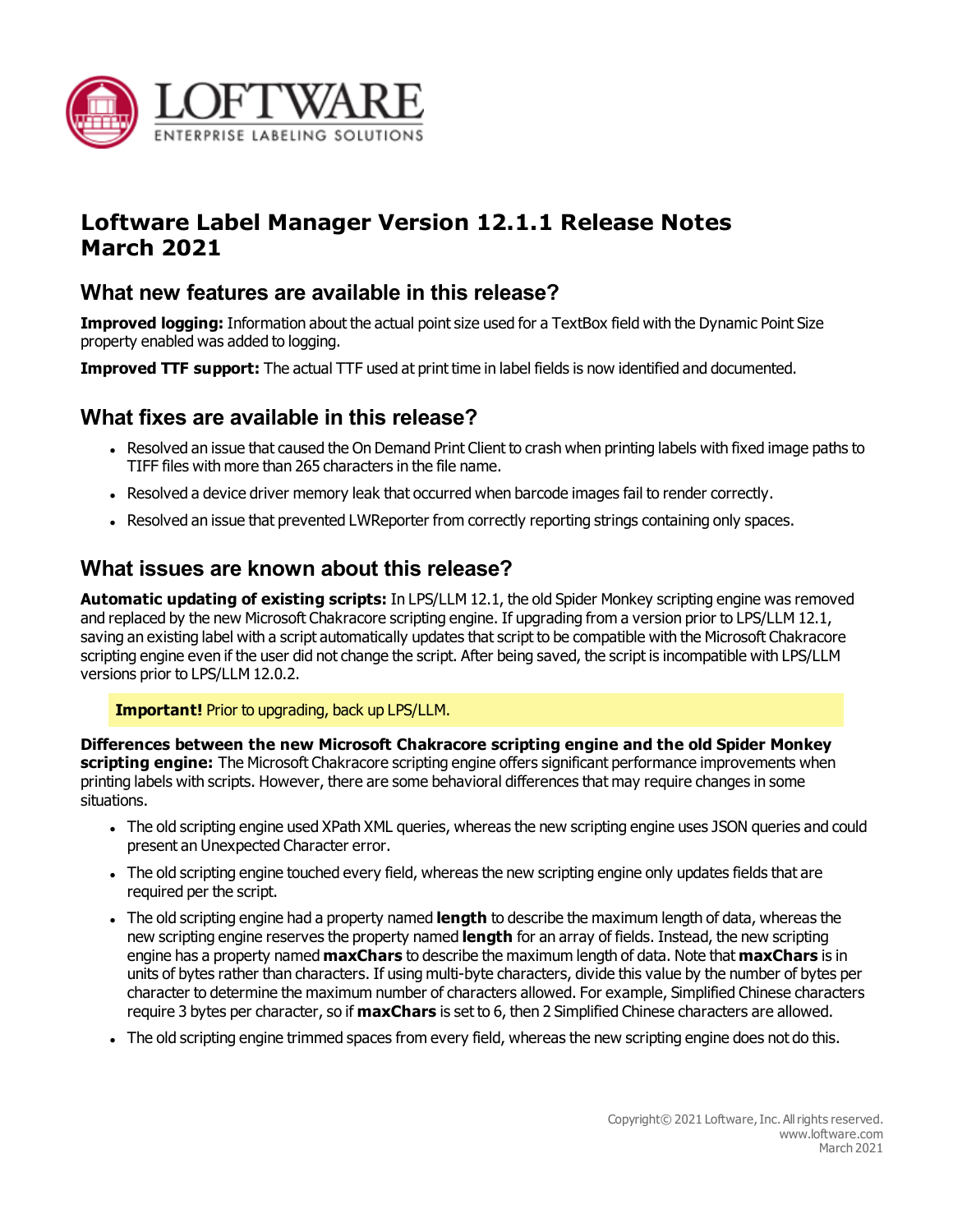

**ESCC substitution characters in Datamatrix barcode data:** Changes were made to support the printing of Datamatrix barcodes on Zebra printers that relate to FNC1, the underscore () character, and the Escape Sequence Control Character (ESCC) command. Zebra's default value for the ESCC was the underscore (\_) in old firmware but was changed to the tilde (~) in newer firmware. Until this change, Loftware's ZPL driver for LPS hardcoded the underscore as the ESCC. After this change, the tilde is used as the default ESCC, but if a tilde appears in the user data then another character is substituted.

- In the following situations, the data will not be encoded correctly by default.
	- A Zebra printer with newer firmware is used and the user data contains all of the ESCC substitution candidate characters. The ESCC defaults back to the tilde even though it is not available for use.
	- A Zebra printer with older firmware is used and the user data contains a tilde.
- If the data is not encoded correctly because of one of the preceding situations, the following workarounds are available.
	- If there are no underscores in the data, you can restore the old behavior of using the underscore for both the ESCC and the FieldHex character. This is a system-wide setting and is not configurable in Preferences. To make this change, configure the following setting in LLMWDN32.INI.

```
[Zebra]
DmtrxUScoreEscc=1
```
• You can configure Datamatrix barcodes to print as a bitmap. This is a printer model specific setting. To make this change, configure the following setting in LLMWDN32.INI.

```
[BarcodeBitmaps]
datamatrix=~printerId~
```
#### **Setting changes that you can revert if necessary:**

- Changes were made to correctly encode greater than  $(>)$ , tilde  $(~)$ , and caret  $(^\wedge)$  symbols when they are included in a Code 128 or GS1-128 Generic barcode when printing to a Zebra printer. If you want to restore the behavior that existed prior to these changes, you can do so by configuring the following settings.
	- Previously, the character mask for GS1-128 Generic did not include some symbolic characters that should be supported according to the specification. The greater than symbol was one of these characters.

The following are all of the characters that are now part of the default character mask for GS1-128 Generic.

!"#%&'\*+,-./0123456789:;<=>?ABCDEFGHIJKLMNOPQRSTUVWXYZ\_abcdefghijklmnopqrstuvwxyz()

If you want to restore the previous behavior, configure the following setting in LLMWDN32.INI . This setting affects all drivers. If this setting is omitted from the INI file, its default value is 1.

```
[Options]
GS1ISO646forGS1_128GEN=0
```